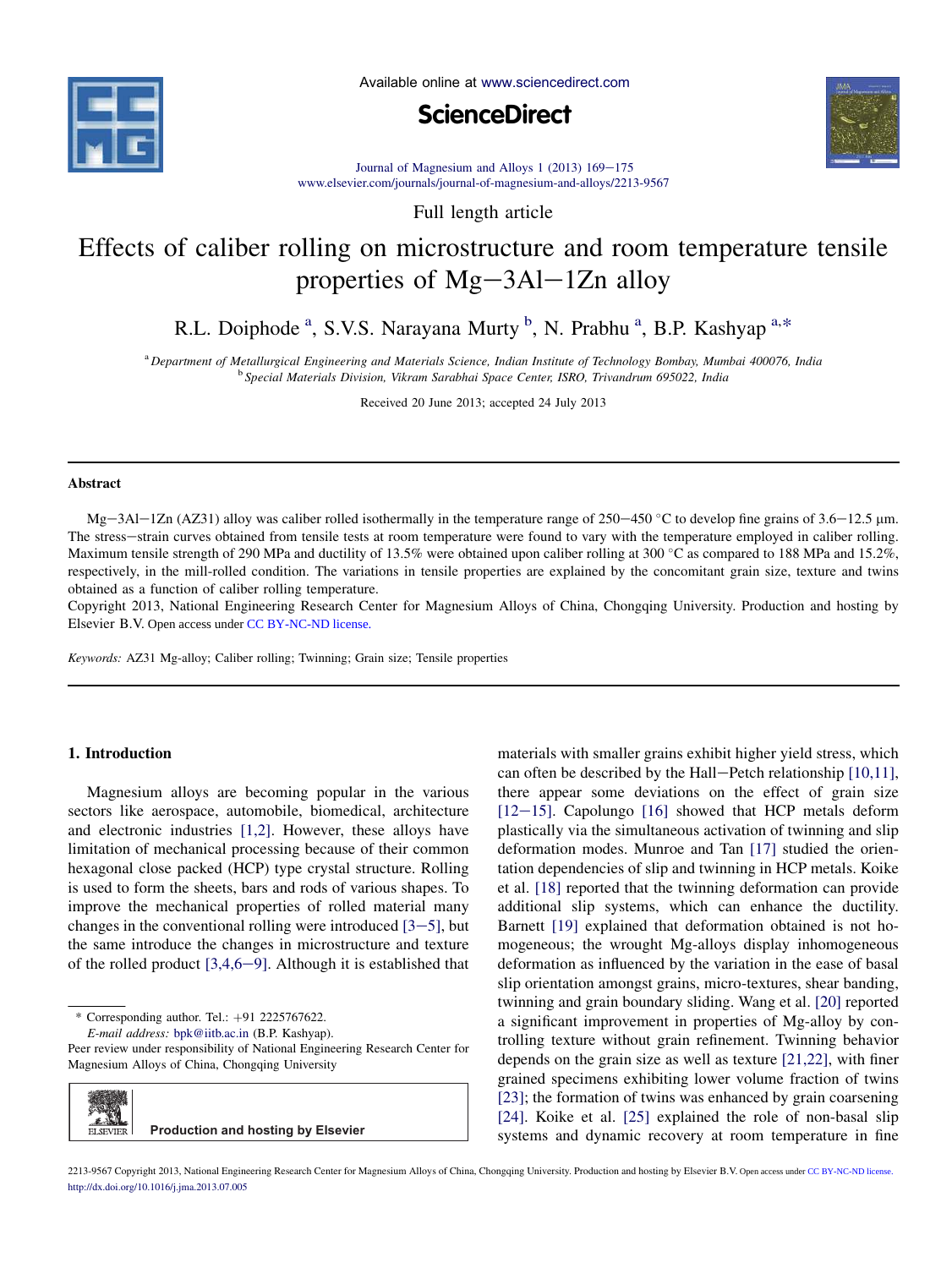grained Mg-alloy, which were considered to be responsible for large tensile ductility.

The mode of deformation and related micro mechanisms can be influenced by the mechanical processing techniques employed for grain refinement. There does not appear any study to show the effect of caliber rolling (CR) process on microstructure and tensile properties of  $Mg-3Al-1Zn$ (AZ31) alloy. In this technique, a pair of grooved rollers is turned in the opposite direction. The work-piece is compressed between the rollers and then reduced to the preset thickness or changed to the desired cross section over several roll passes. It is used to produce the products with high precision and strength in mass production [26]. In the present paper, the effects of caliber rolling at various temperatures on the microstructure, texture, twin formation and room temperature tensile properties of Mg-alloy AZ31 were investigated.

# 2. Experimental procedures

# *2.1. Material and processing*

Mg-alloy AZ31B, in the form of rolled plate of 50 mm thickness, with chemical composition  $Mg-Al$  3.0, Zn 1.0 and Mn 0.2 wt% was used. The CR was carried out at temperatures of 250, 300, 350, 400 and 450 °C to 12 mm diameter rods in a series of roll passes in a rolling mill.

## *2.2. Tensile tests*

The round tensile specimens with gage diameter 4.5 mm and gage length 16 mm were machined. Room temperature tensile tests in rolling direction (RD) were carried out up to failure at a strain rate of  $1 \times 10^{-4}$  s<sup>-1</sup> for as received (AR) and caliber rolled materials in the Zwick-Roell Amsler Universal



Fig. 1. Optical micrographs of the AZ31 Mg-alloy for (a) as-received plate and (b-f) caliber rolled at (b) 250 °C (c) 300 °C (d) 350 °C (e) 400 °C (f) 450 °C.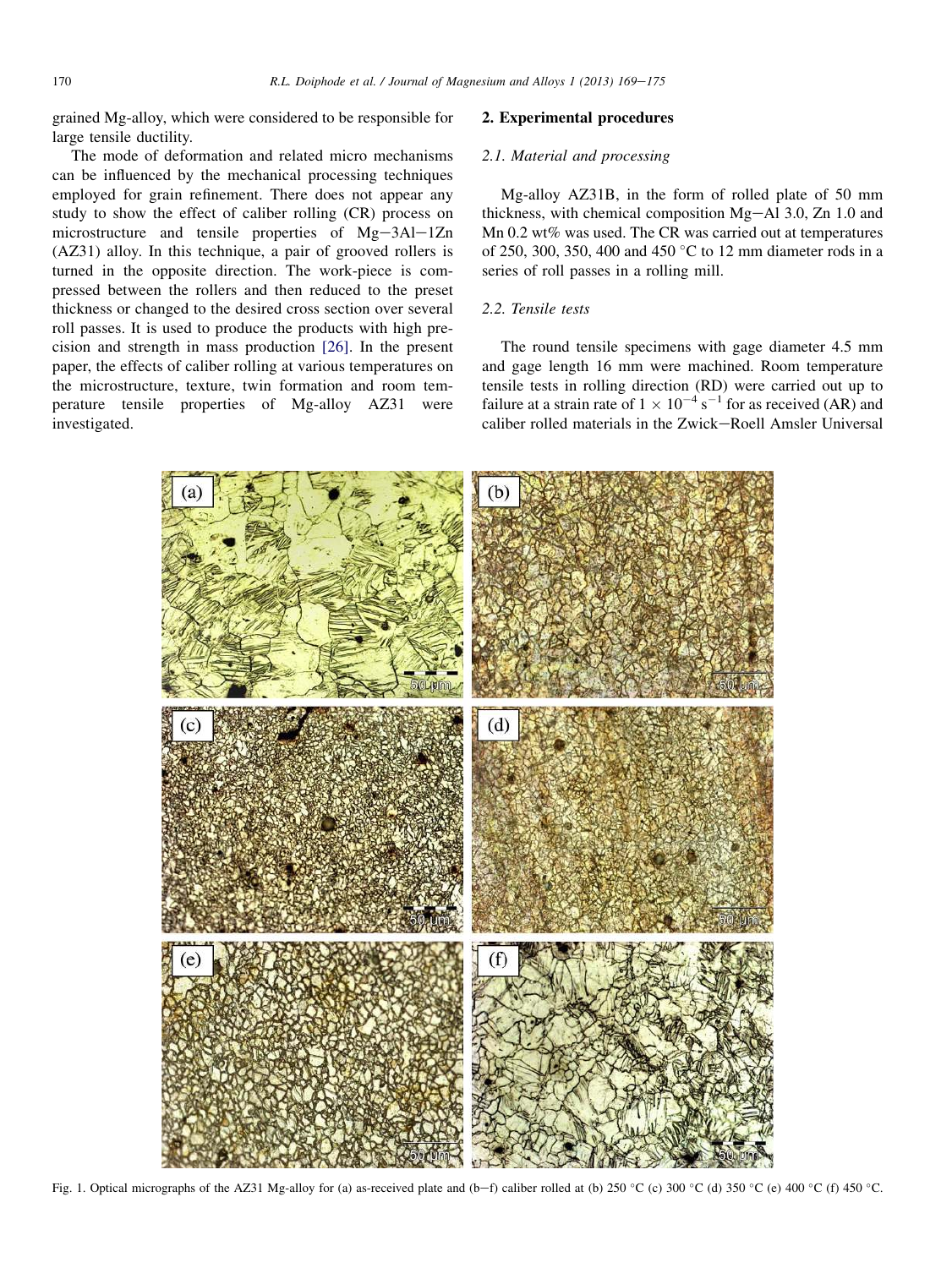Testing machine of 100 kN load capacity. The ultimate tensile strength (UTS) and yield strength (YS) at a permanent elongation of 0.2% were determined.

## *2.3. Metallography and structural analysis*

Metallographic specimen was prepared as per the ASTM procedure. The etching was carried out by acetic picral. The microstructures of specimens, caliber rolled at different temperatures, were examined and analyzed in RD before and after tensile deformation by Olympus GX51 optical microscope (OM). Grain size measurement was done by mean linear intercept method and error bars in mean intercept length, called grain size (d) here, are reported at 95% confidence level. Electron back scattered diffraction (EBSD) analysis was carried out by scanning electron microscope (SEM) Quanta 3D FEG with EBSD attachment, and TSL software was used for analysis. The variation of UTS, YS, plastic elongation, grain size, mis-orientation angle and twins were measured. The twins were measured in the area  $250 \times 250 \mu m^2$  with a step size of  $0.4 \mu m$ .

# 3. Results

# *3.1. Initial microstructure*

The initial microstructure of the plate, as shown in Fig. 1(a), consists of equiaxed grains, with average size of  $33.0 \pm 9.0$  µm along with a large number of twins. Fig. 1(b-f) shows the microstructures obtained after CR at 250, 300, 350, 400 and 450  $\degree$ C respectively. The grain sizes after CR at these temperatures are  $8.0 \pm 1.5$ ,  $3.6 \pm 0.5$ ,  $6.2 \pm 1.5$ ,  $6.8 \pm 1.6$  and  $12.5 \pm 1.5$  µm, respectively. The grain refinement was observed in all the CR conditions due to dynamic recrystallization [3]. With increase in temperature, there occurs a reduction in grain size up to CR temperature of  $300^{\circ}$ C. However, above this temperature, the grain coarsening started with the rise in CR temperature. The reduction in number of twins was observed upon CR compared to initial microstructure. The number of twins before tensile deformation was found to increase as the grains become coarser, as illustrated in Table 1. However, no uniform relationship between number of twins formed, grain size and CR temperature was observed.

Table 1

Number of twins (in  $250 \times 250 \mu m^2$  area) and maximum intensity of pole figure (0001) before tensile deformation (BTD) and after tensile deformation (ATD).

| Specimen                                                  | $Twins -$<br>${1012}$ |            | Max. intensity of<br>pole figure (0001) |       |
|-----------------------------------------------------------|-----------------------|------------|-----------------------------------------|-------|
|                                                           | <b>BTD</b>            | <b>ATD</b> | RTD                                     | ATD   |
| CR at 250 °C ( $d = 8.0 \pm 1.0 \text{ }\mu\text{m}$ )    | 1795                  | 1333       | 5.136                                   | 2.71  |
| CR at 300 °C ( $d = 3.6 \pm 0.5$ µm)                      | 2184                  | 853        | 2.865                                   | 2.656 |
| CR at 350 °C ( $d = 6.2 \pm 1.5$ µm)                      | 180                   | 853        | 8.623                                   | 6.658 |
| CR at 400 °C ( $d = 6.8 \pm 1.6$ µm)                      | 1173                  | 2944       | 5.627                                   | 6.038 |
| CR at 450 °C ( $d = 12.5 \pm 1.5$ µm)                     | 2722                  | 851        | 12.596                                  | 4.687 |
| As-mill rolled ( $d = 33.0 \pm 9.0 \text{ }\mu\text{m}$ ) | 4562                  | 2892       | 13.061                                  | 16.67 |

#### 3.2. Stress-strain curves

Fig. 2 shows true stress-true plastic strain curves from tensile tests conducted up to failure at room temperature at a strain rate of  $1 \times 10^{-4}$  s<sup>-1</sup> for all the CR temperatures and asreceived material. The UTS for as-received material is found to be 188 MPa with plastic elongation of 15.2%. The UTS increased with simultaneous drop in ductility for the entire caliber rolled conditions. The maximum tensile strength of 290 MPa, 54% rise with respect to that of as-mill rolled material was observed, along with plastic elongation of 13.5% (i.e. 11.2% drop), in the material with CR temperature of  $300 \degree$ C. Fig. 3(a) shows the variations in grain size and plastic elongation with CR temperature. Fig. 3(b) shows the variations in UTS and YS as a function of CR temperature. These values were also plotted (not shown here) as a function of  $d^{-0.5}$ , *d* being the grain size. However, the Hall Petch [10,11] relation was not followed, as evident from the regression coefficient  $R^2$  value (0.33) obtained being very low.

Both the ductility and strength of the caliber rolled bar at 450  $\degree$ C are noted to be greater than those subjected to CR at other temperatures, except at 300  $^{\circ}$ C. This is the case in spite of the fact that the grain size upon CR at  $450^{\circ}$ C  $(12.5 \pm 1.5 \mu m)$  is largest, as listed in Table 1 and plotted in Fig. 3(a) along with ductility. Fig. 3(b) shows the variation in YS and UTS as a function of CR temperature, and the same can be compared with the opposite nature of variation in grain size in Fig. 3(a), except in the temperature range of  $400-450$  °C. Also included in Fig. 3 are the variations in other microstructural properties to be described later.

### *3.3. Microstructural evolution*

EBSD analysis was carried out for all the CR conditions and the as-mill rolled material before tensile deformation (BTD) and after tensile deformation (ATD) at room temperature. The name of the texture obtained is Harmonic L16,



Fig. 2. True stress-true strain plots of AZ31 Mg-alloy for as-received and all the CR temperature conditions in plastic region.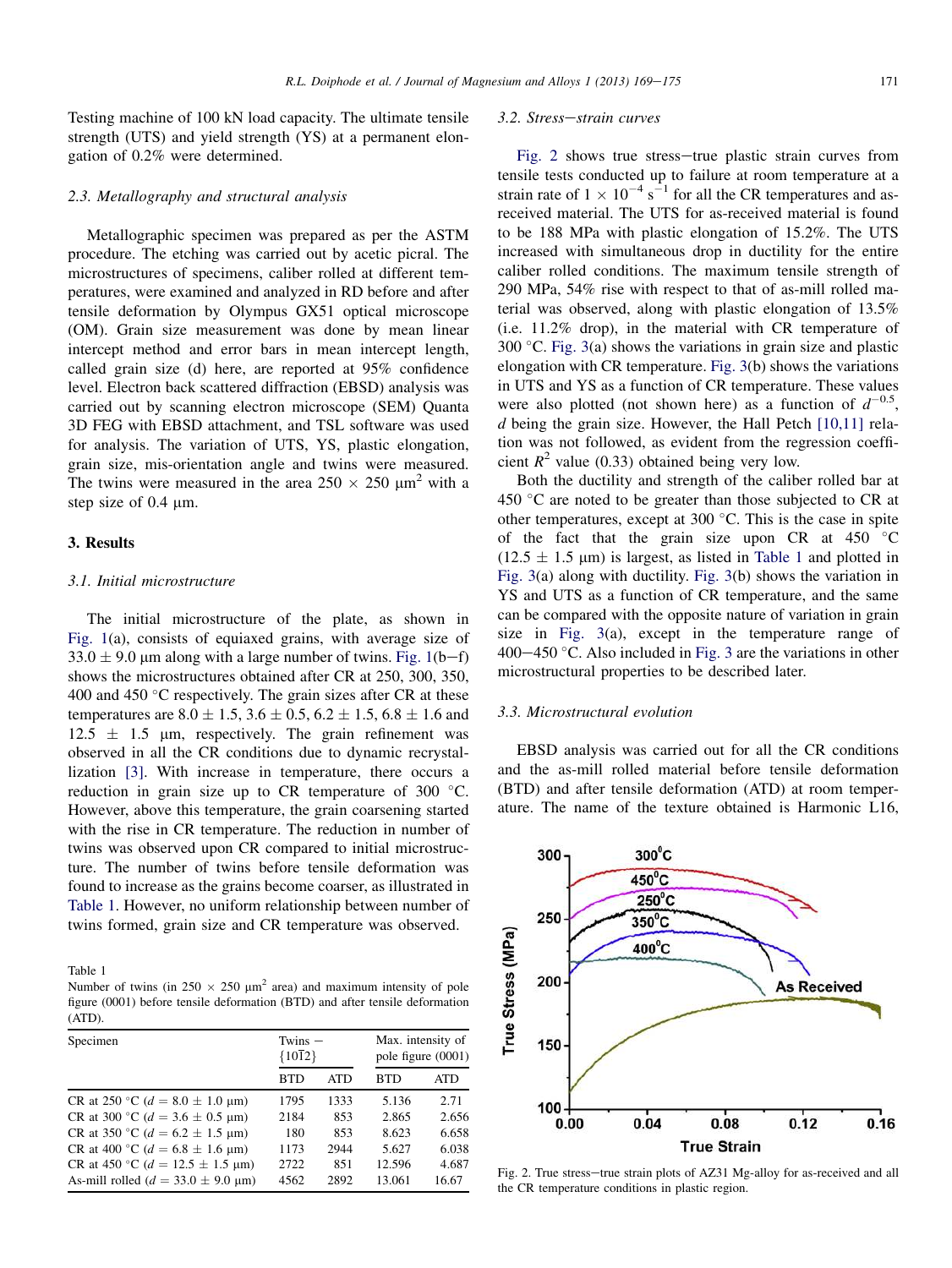

HW5 as calculated by harmonic series expansion [27]. The (0001) basal pole figure along with the maximum intensity for as-received and all the CR conditions are shown in Fig. 4. The distribution of mis-orientation angle as a function of CR temperatures is plotted in Fig. 3(c). It is found that the number fraction of high angle grain boundaries increased with CR temperatures except that with CR at  $350^{\circ}$ C. Table 1 shows the values of maximum pole figure intensity before and after tensile deformation for all the CR conditions and as-mill rolled material. This aspect will be discussed later. Fig. 5 shows the microstructure and (0001) basal pole figure upon tensile tests of as-mill rolled and caliber rolled material at 350 C. Reduction in the grain size is observed in all the conditions of CR. Number of twins are reduced in as-mill rolled condition but it increased in the caliber rolled condition at  $350^{\circ}$ C.

# 4. Discussion

There appears grain refinement after CR process but the variation in grain size with CR temperature is not systematic, Figs. 1 and 3(a). Similarly, the room temperature tensile properties do not follow a systematic trend with respect to CR temperature, Fig. 3(b), and so also with the resulting grain size. As a result, there appeared a deviation from the  $H-P$ relationship [10,11]. It is further observed that CR at 450  $^{\circ}$ C shows more strength and ductility, just below the CR at  $300 \degree C$ , in spite of larger grain size at the former condition. It indicates that along with grain size there must be other microstructural elements to influence tensile properties. Based on the observations by Barnett [28], the probable reasons for this kind of behavior, upon rolling and subsequent to tensile deformation, are suggested and discussed below.

- 1. The difference in twin density measured, Table 1.
- 2. Different mis-orientation angles observed, Fig. 3(c).
- 3. Difference in texture formation, Fig. 4.

## *4.1. Interrelationship among various microstructures*

Many limitations of magnesium alloys can be overcome by ultrafine grained (UFG) structure. CR at temperature  $300\degree C$  is found to be better for grain refinement among all the conditions employed. Probably, at this temperature, there occurs complete dynamic recrystallization, Fig. 1(c), whereas CR below this temperature may be incomplete as noted by partial dynamic recrystallization seen in Fig. 1(b). Processing at higher temperatures above  $300\text{ °C}$  causes grain coarsening as observed in the microstructures shown in Fig.  $1(d-f)$  along with the grain size data plotted in Fig. 3(a).

Fig. 3. Plot of structural and tensile properties as a function of CR temperature: (a) variation in grain size and plastic elongation (tensile ductility) (b) Ultimate Tensile Strength (UTS) and Yield Strength (YS) (c) number fraction of misorientation angle (d) normalized pole figure intensity with strain (tensile ductility) (e) normalized number of twins.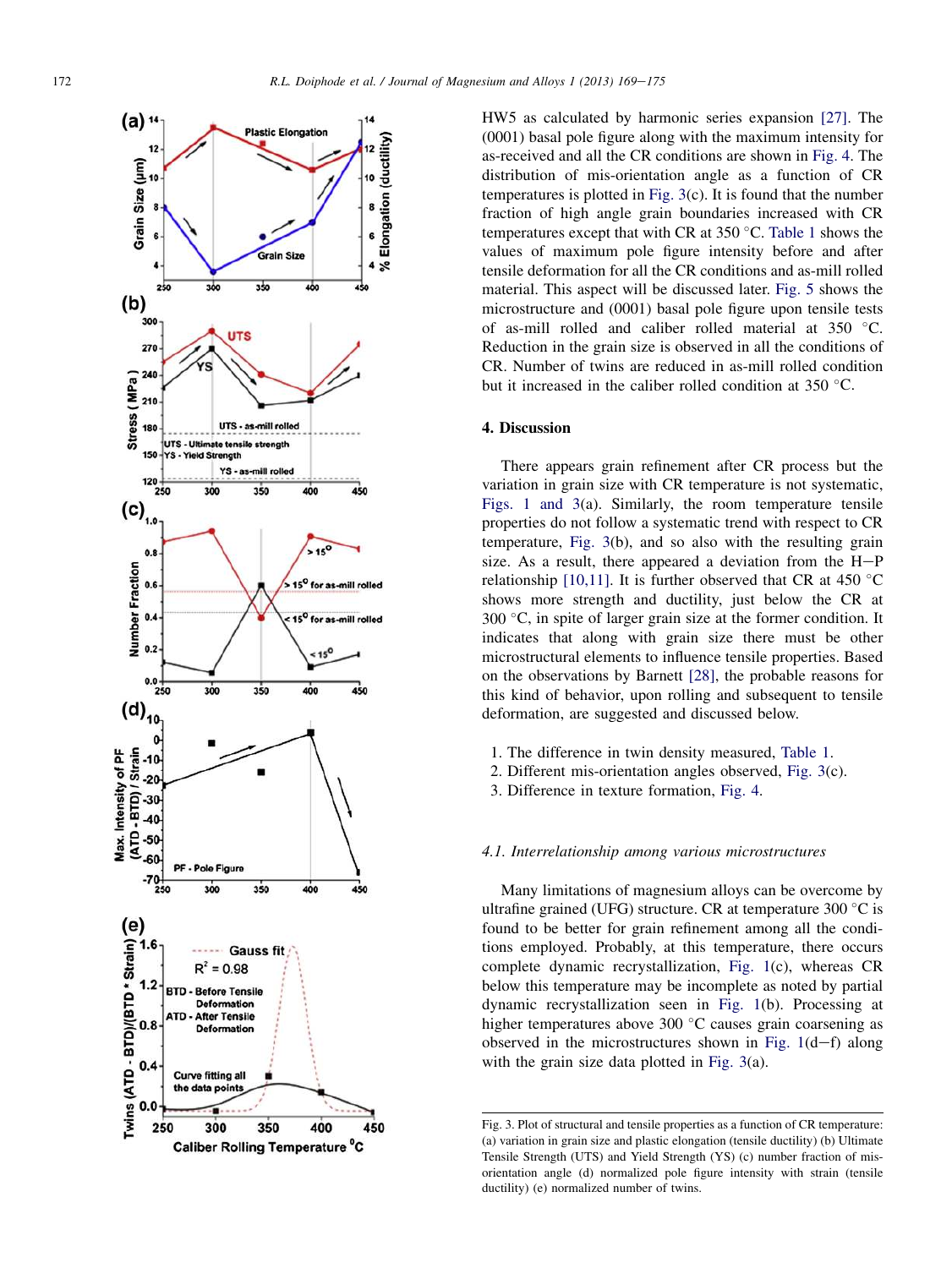

Fig. 4. (0001) Pole figures of the AZ31 Mg-alloy for (a) as-mill rolled plate and (b-f) caliber rolled at (b) 250 °C (c) 300 °C (d) 350 °C (e) 400 °C (f) 450 °C.

The effect of high temperature CR was observed on twin formation in the microstructure. Twins may be formed by deformation, recrystallization, grain growth and the movement of boundaries between different solid phases [27]. According to Christian and Mahajan,  $\{10\overline{1}2\}$  mode gives the lower stress for deformation [22], so the same is considered for analysis of the tensile properties here. The number of twins is more for asmill rolled material but the same decreased for all the CR temperature conditions, Table 1. Chino et al. [24] explained that there occurs an increase in number of twins as the grain size increases and vice versa. However, twins are not found to vary systematically with grain size and so also with CR temperature. A probable reason for this effect could be the different mis-orientation angles observed in the grains,



Fig. 5. Microstructure and (0001) pole figures of the AZ31 Mg-alloy after deformation of (a) as-mill rolled plate and (b) caliber rolled samples at 350 °C.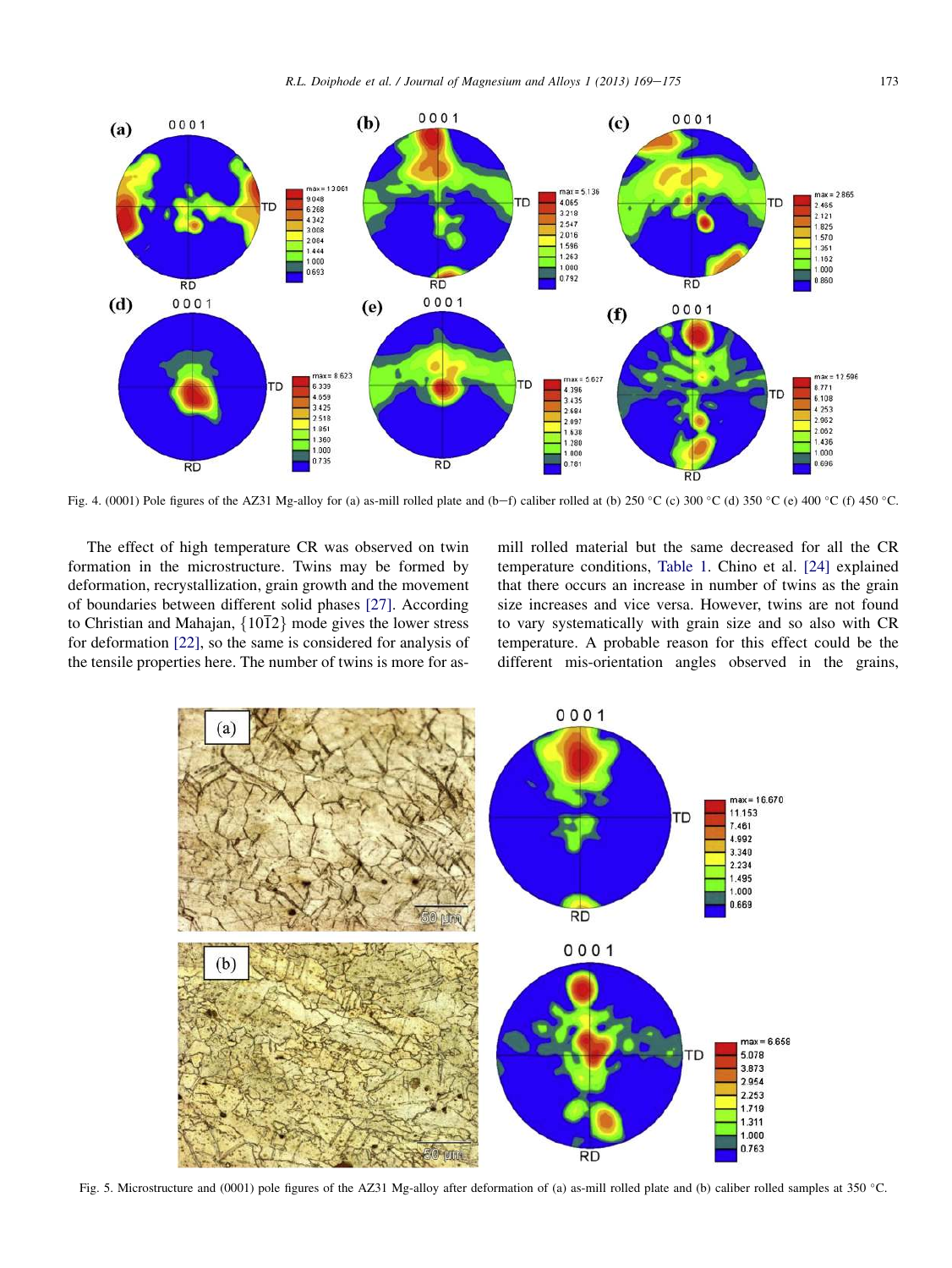Fig. 3(c), and only the favorably oriented grains could facilitate their formation. It is also found that the grain size after CR at 300  $\degree$ C is lowest but the number of twins is more, the reason for which could emerge from such variation in grain orientation.

Grain orientations in magnesium are rarely randomly distributed [27] but it does have ability to develop strong textures during processing [29]. The distribution of basal plane played an important role in the enhancement of mechanical properties at room temperature. The as-mill rolled material has (0001) basal texture with maximum intensity of  $\sim$  13 and *c* axis towards TD, Fig. 4(a). After CR at 250 and 300  $\degree$ C, there is a shift of *c* axis towards tensile (RD) axis with reduction in maximum intensity, Fig. 4(b,c). At these temperatures, there exists a possibility of dynamic recrystallization, which may replace the deformed structure by the nucleation and growth of recrystallized grains, and can lead to drastic change in texture [30]. Under such crystallographic change, secondary prismatic slip system may become effective through reduction in the critical resolved shear stress (CRSS). In response to the CR at temperatures 350 and 400 $\degree$ C, there occurs formation of strong basal texture, which is concentrated in the center of pole figure, Fig. 4(d,e). There occurs reduction in the maximum intensity (from 13 in Fig. 4(a) to 5.6 (Fig. 4(e)) and more spread on the TD as seen in this figure. This could be a probable reason for the presence of greater proportion of low angle grain boundaries and less number of twins under these conditions. By increasing the CR temperature to  $450^{\circ}$ C, there is possibility of activating first/second order pyramidal slip systems, which is  $a \ll c + a$  type non-basal slip system, towards attaining greater random texture as compared in Fig. 4 for different CR temperatures. This is facilitated with the increase in CR temperature by thermal activation process of deformation and reduction in stress concentration during rolling. Thus, upon subsequent tensile deformation at ambient condition, the prior variation in texture during CR, along with other microstructural changes, can influence the mechanical properties [31]. There is random texture formation with very less reduction in maximum intensity and *c* axis towards RD as shown in Fig. 4(f), which could be the source of improved tensile properties, Fig. 3(b).

As the deformation is carried out in rolling direction there is shifting of *c* axis towards RD as shown in Fig. 5(a). Similarly for caliber rolled material, there is shifting of *c* axis towards RD as shown in Fig. 5(b) for CR temperature  $350^{\circ}$ C. To normalize the maximum pole intensity at various CR temperatures the difference  $(ATD - BTD)$  was divided by respective plastic strain (tensile ductility) achieved during tensile deformation. The same is plotted against CR temperatures as shown in Fig. 3(d). It is found that there is sharp decrease in pole intensity after tensile deformation of the sample that had undergone CR at 450  $^{\circ}$ C. This is probably the effect of more twins present under this condition of CR temperature. Fig. 3(d) and (e) appear to exhibit roughly similar variations of maximum pole intensity and twin density respectively, both in the normalized condition. This suggests the change in texture and twins per unit strain increase for the samples CR up to

temperature of 400 $\degree$ C beyond which the same decrease rapidly. This indicates a relationship between the two microstructural features evolved during CR and subsequent tensile tests. This aspect of interrelationship between microstructures is noted to be a topic of detailed study in the literature [27,32].

## 4.2. Deviation from the Hall–Petch relationship

The Hall–Petch type relationship ( $\sigma_y = \sigma_0 + k_y d^{-0.5}$ )  $[10,11]$  predicts that as the grain size  $(d)$  decreases the yield strength ( $\sigma_v$ ) increases. Here  $\sigma_0$  and  $k_v$  represent the Hall–Petch constants having significance to the strengthening caused by grain interior and grain boundary, respectively. This strengthening by grain refinement is experimentally found to be true over the grain sizes ranging from 1 mm to 1  $\mu$ m [27]. In HCP crystals, almost any fraction of grains can be converted to twins [27]. In view of this, it may be possible that the formation of twins could have aided to the deformation of the metals [18]. It was further noted that there is a tendency to decrease the twins ATD for higher twins existing BTD and the increase in twins ATD for lower twins BTD, Table 1. The deformation mechanisms are reported to exhibit different grain size dependencies of yield stress in magnesium alloys [33]. For example, transition from twinning to slip dominated flow occurs with decreasing grain size and increasing temperature. This is accompanied by a lowering of the Hall-Petch slope  $(k_v)$  for the yield stress. Further, the degree of work hardening drops, which gives rise to a "reverse" Hall-Petch effect as reported by Barnett et al. [33] for the flow stress at strains greater than 0.15. Consequently, the flow stress would either remain constant or decrease with decreasing grain size. This is probably the reason for the increased strength and ductility for the CR temperature 450  $^{\circ}$ C, in spite of its larger grain size. Fig. 6 shows the number of twins BTD plotted as a function of grain size after CR. Twins are noted to decrease up to grain size of  $5 \mu m$ , after which there appears an increase in the number of twins with the increase in grain size. The rate of



Fig. 6. Number of twins before tensile deformation as a function of grain size after CR.